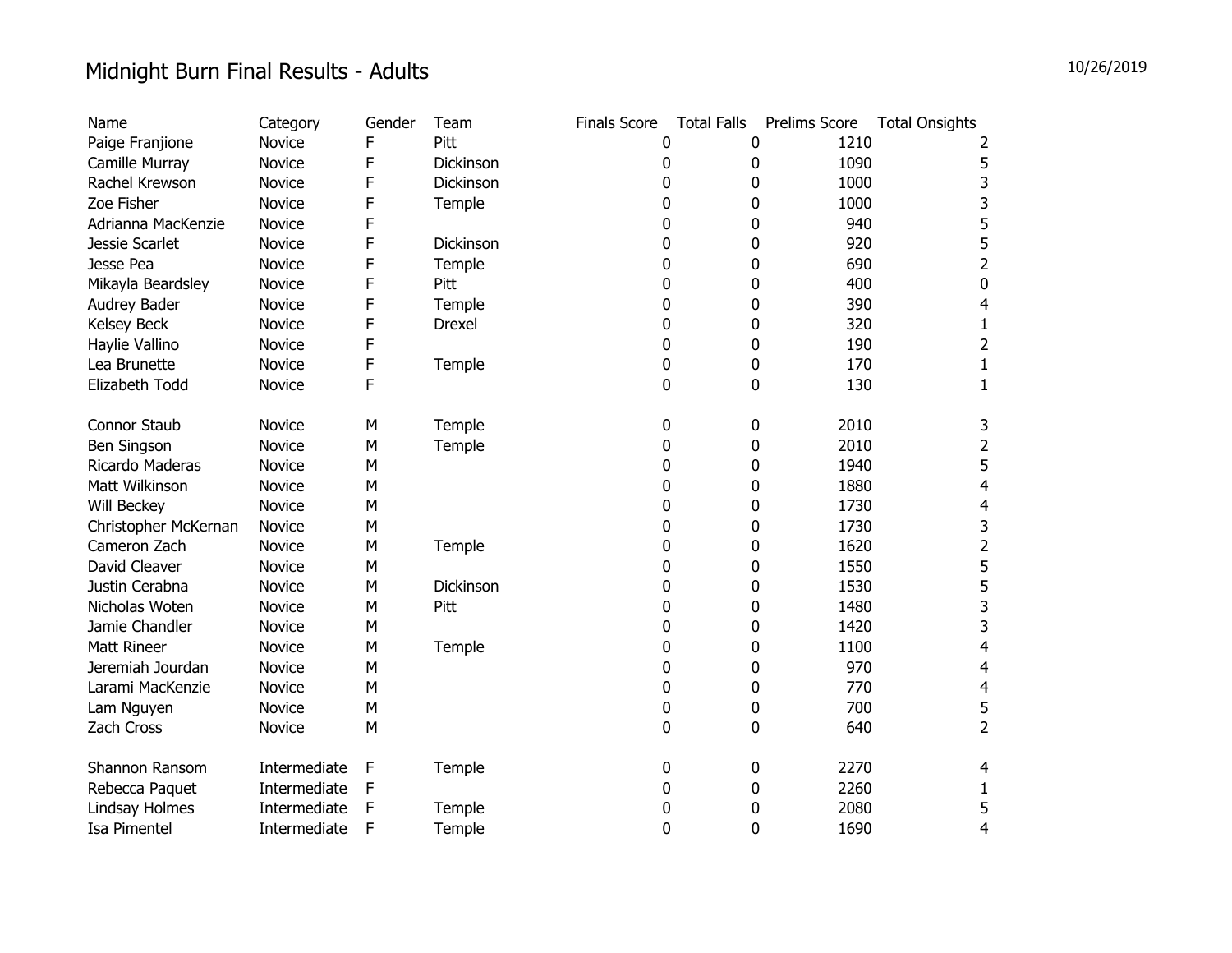| Jillian Bastidas          | Intermediate | F |               | 0 | 0 | 1680 | 4                       |
|---------------------------|--------------|---|---------------|---|---|------|-------------------------|
| Christina Maczko          | Intermediate | F |               | 0 | 0 | 1580 | 4                       |
| Aviva Mandel              | Intermediate | F | Drexel        | 0 | 0 | 1560 | 5                       |
| Hannah Braid              | Intermediate | F | Temple        | 0 | 0 | 1530 | 5                       |
| Abby Roper                | Intermediate | F | Temple        | 0 | 0 | 1510 | $\overline{2}$          |
| Kiki Davis                | Intermediate | F |               | 0 | 0 | 1500 | $\overline{2}$          |
| Katelyn Fahringer         | Intermediate | F |               | 0 | 0 | 1460 | 5                       |
| Alisa Borisovsky          | Intermediate | F | Pitt          | 0 | 0 | 1450 | 4                       |
| Allison Silibovsky        | Intermediate | F | Temple        | 0 | 0 | 1430 | 3                       |
| Stephanie Andrews         | Intermediate | F |               | 0 | 0 | 1250 | 5                       |
| <b>Bridget Kraus</b>      | Intermediate | F | Temple        | 0 | 0 | 1210 | 3                       |
| Owen Shaffer              | Intermediate | M | Shaffer       | 0 | 0 | 3010 | 3                       |
| Joseph Kuehl              | Intermediate | M |               | 0 | 0 | 2820 | 4                       |
| <b>Brandon Brewster</b>   | Intermediate | M | Pitt          | 0 | 0 | 2750 | $\mathbf{1}$            |
| Kellen Zemanski           | Intermediate | M | Zemanski      | 0 | 0 | 2620 | 3                       |
| Caleb Robinson            | Intermediate | M |               | 0 | 0 | 2600 | $\overline{2}$          |
| Bryan Yamasaki            | Intermediate | M |               | 0 | 0 | 2570 | 4                       |
| Josh Glick                | Intermediate | M |               | 0 | 0 | 2520 | 4                       |
| Nicholas Lance            | Intermediate | M |               | 0 | 0 | 2490 | 3                       |
| Ethan Rao-Cramer          | Intermediate | M | Dickinson     | 0 | 0 | 2460 | 5                       |
| Hayden McCulloch          | Intermediate | M |               | 0 | 0 | 2350 | 3                       |
| Michael Leszczynski       | Intermediate | M |               | 0 | 0 | 2320 | 5                       |
| Will Gascoigne            | Intermediate | M | <b>Drexel</b> | 0 | 0 | 2310 | $\overline{c}$          |
| Ethan Hopkins             | Intermediate | M | Temple        | 0 | 0 | 2290 | 3                       |
| <b>Thomas Demianovich</b> | Intermediate | M | Temple        | 0 | 0 | 2180 | $\overline{\mathbf{c}}$ |
| Thomas Zhao               | Intermediate | M | Temple        | 0 | 0 | 2130 | 3                       |
| Max Liang                 | Intermediate | M | Temple        | 0 | 0 | 2110 | 5                       |
| <b>Ben Cross</b>          | Intermediate | M | Dickinson     | 0 | 0 | 2050 | 5                       |
| Karen Yee                 | Advanced     | F |               | 0 | 0 | 3290 | 4                       |
| Becky Zhou                | Advanced     | F | Temple        | 0 | 0 | 2920 | $\overline{\mathbf{c}}$ |
| Rebecca Strauss           | Advanced     | F |               | 0 | 0 | 2780 | 5                       |
| Alexandra Woodward        | Advanced     | F |               | 0 | 0 | 2680 | 5                       |
| Kate Chudzik              | Advanced     | F | Temple        | 0 | 0 | 2680 | $\mathbf 0$             |
| Anna Kaminetz             | Advanced     | F |               | 0 | 0 | 2630 | 4                       |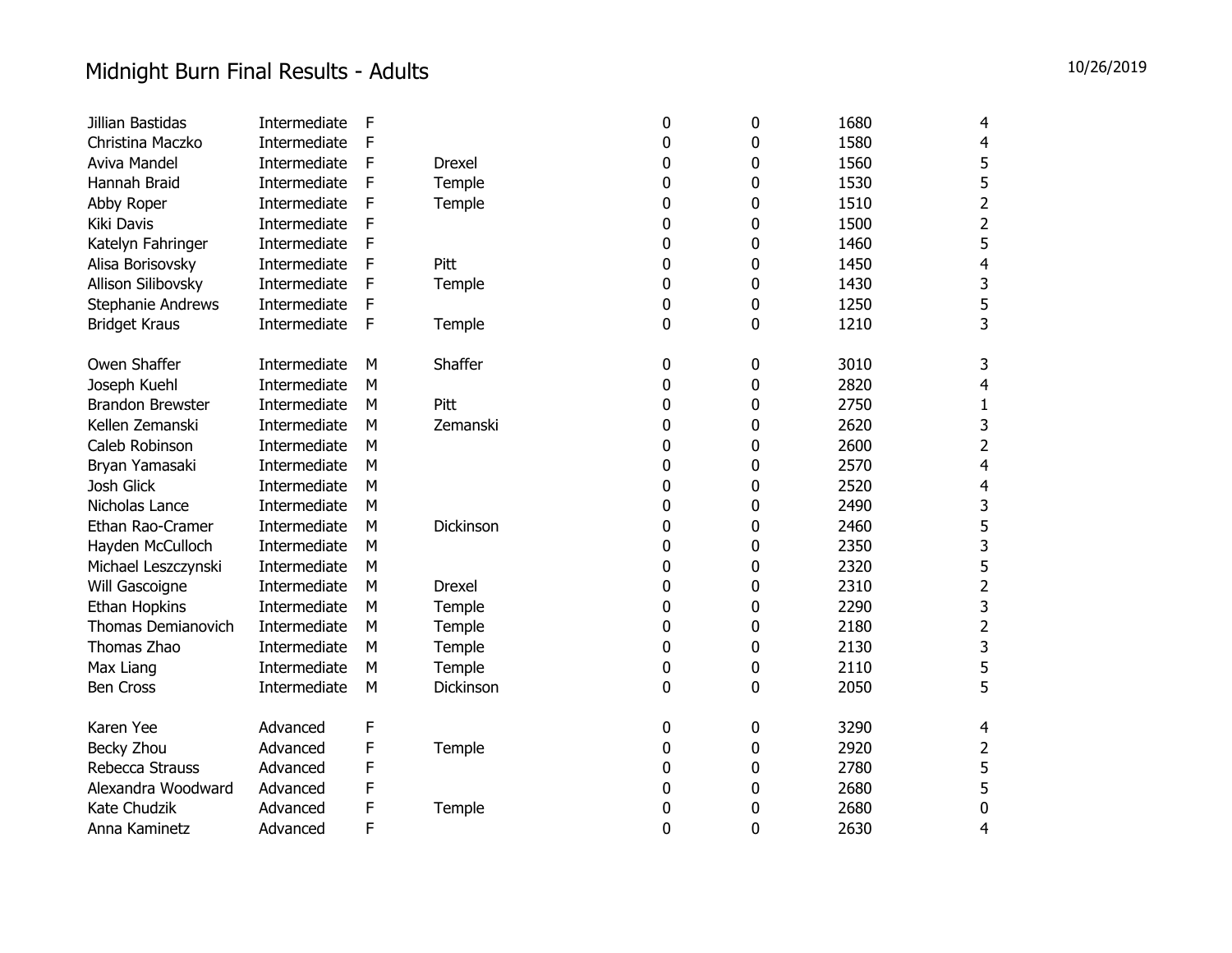| Alexa Cichon           | Advanced | F      |                           | 0           | 0              | 2600 | 4                       |
|------------------------|----------|--------|---------------------------|-------------|----------------|------|-------------------------|
| Taylor Johnson         | Advanced | F      |                           | 0           | 0              | 2320 | 3                       |
|                        |          |        |                           |             |                |      |                         |
| Eric McLaughlin        | Advanced | M      | Temple                    | 0           | 0              | 4150 | 3                       |
| <b>Talbot Stone</b>    | Advanced | M      | <b>Drexel</b>             | 0           | 0              | 4060 | $\mathbf{1}$            |
| <b>Austin McCoig</b>   | Advanced | M      |                           | 0           | 0              | 3990 | $\overline{2}$          |
| Nick M                 | Advanced | M      | Temple                    | 0           | 0              | 3940 | 4                       |
| Nicolas Hess           | Advanced | M      |                           | 0           | 0              | 3930 | $\overline{\mathbf{c}}$ |
| Ryan Kremp             | Advanced | M      | Temple                    | 0           | 0              | 3910 | 4                       |
| Evan Napier            | Advanced | M      | Pitt                      | 0           | 0              | 3780 | $\mathbf{1}$            |
| <b>Isaac Tessler</b>   | Advanced | M      | Stonewall                 | 0           | 0              | 3630 | $\mathbf{1}$            |
| Josh Strauss           | Advanced | M      | Pitt                      | $\mathbf 0$ | 0              | 3560 | $\pmb{0}$               |
| G Soto                 | Advanced | M      |                           | 0           | 0              | 3520 | 5                       |
| <b>Robert Lister</b>   | Advanced | M      |                           | 0           | 0              | 3480 | $\mathbf{1}$            |
| Evan Thai              | Advanced | M      | Drexel                    | 0           | 0              | 3470 | $\overline{2}$          |
| Spencer Quinn          | Advanced | M      |                           | 0           | 0              | 3440 | 4                       |
| Nathan Stull           | Advanced | M      | Dickinson                 | 0           | 0              | 3420 | 3                       |
| Owen Sugg              | Advanced | M      | Temple                    | 0           | 0              | 3200 | $\overline{\mathbf{4}}$ |
| Alex Arnette           | Advanced | M      | Dickinson                 | 0           | 0              | 3060 | 4                       |
| <b>Eloise Klaris</b>   |          | F      |                           | 35          |                | 4330 |                         |
| Leilani Peralta        | Open     | F      |                           | 33          | 0              | 4380 | 3                       |
|                        | Open     |        | Cornell University        |             | $\overline{2}$ |      | 4                       |
| Zoe Steinberg          | Open     | F<br>F |                           | 28          | $\mathbf{1}$   | 4520 | 4                       |
| Gabrielle Peralta      | Open     |        | <b>Cornell University</b> | 28          | 3              | 4210 | 4                       |
| Stephanie Celommi      | Open     | F      |                           | 18<br>16    | 4              | 4190 | 4                       |
| Arwen Haegele          | Open     | F      |                           |             | 7              | 4310 | 4                       |
| Ally Trexler           | Open     | F<br>F |                           | 11          | 7              | 3790 | 3                       |
| Piper Brugmann         | Open     |        |                           | 8           | 4              | 3930 | 4                       |
| Julia Bull             | Open     | F      |                           | 0           | 0              | 3620 | 3                       |
| Anupama McCulloch      | Open     | F      |                           | 0           | 0              | 3460 | 5                       |
| <b>Brodie McCarthy</b> | Open     | F      |                           | 0           | 0              | 3420 | 4                       |
| Kristen Buskirk        | Open     | F      |                           | 0           | 0              | 3040 | 4                       |
| Noah Wheeler           | Open     | M      |                           | 33          | 3              | 5320 | 2                       |
| Kevin Celommi          | Open     | M      |                           | 31          | $\mathbf{1}$   | 5230 | 2                       |
| Benn Wheeler           | Open     | M      |                           | 20          | 5              | 4940 | $\overline{2}$          |